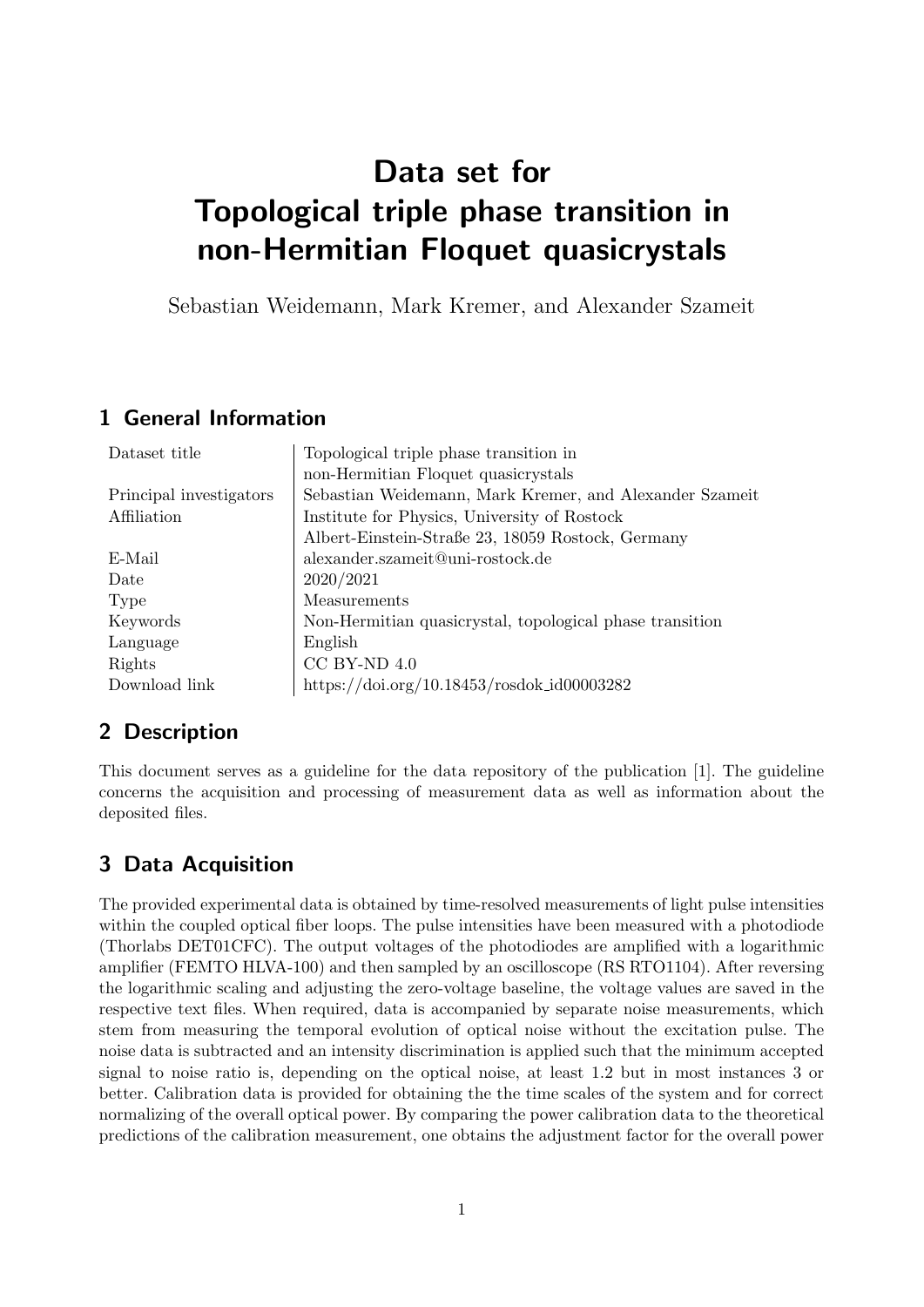and for the different detection between the u and v loop. Only for the interface measurements, no extra power calibration is required, and only light intensities in the shorter fiber loop used after they are normalized to the maximum value in each time step.

With the characteristic time scales  $dt$  and  $T$  of the fiber loop arrangement, one can map the sampled voltage signals onto the discrete two-dimensional grid (m,n), which contains the intensities for the respective propagation steps  $m$  and lattice position  $n$ . The data is then processed as described in publication [1].

### 4 File Format

The data is provided in an ASCII format file, using the delimiter (,) to separate array elements. For example, individual data files can be read out with MATLAB via the command dlmread('filename') or load('filename').

## 5 Archive Structure

| Filename                          | Description                                                        |
|-----------------------------------|--------------------------------------------------------------------|
| Coupling Values_beta_H.txt        | Contains the fourteen different coupling values $\beta$ of the ex- |
|                                   | periments.                                                         |
| $LocTransH_1_u.txt,$              | Sampling of the logarithmic photodiode voltages of the u-          |
| $LocTransH_1_v.txt$ ,             | loop and v-loop, respectively. This data contains the light        |
| $\cdots$                          | propagation in the Hermitian Floquet AAH lattices with             |
| $LocTransH_14_u.txt,$             | different coupling values. The filename number counts the          |
| $LocTransH_14_v.txt$              | corresponding coupling value $\beta$ .                             |
| LocTransH_PowerCalib_1_u.txt,     | Sampling of the logarithmic photodiode voltages of the u-          |
| $LocTransH_PowerCalib_1_v.txt,$   | loop and v-loop, respectively. For each coupling value, a          |
|                                   | homogeneous system without any modulation is chosen for            |
| $LocTrans H_PowerCalib_14_u.txt,$ | the power calibration. The number in the filename counts           |
| LocTransH_PowerCalib_14_v.txt     | the corresponding coupling value $\beta$ .                         |
| LocTransH_TimeCalib_u.txt,        | Sampling of the logarithmic photodiode voltages of the u-          |
| LocTransH_TimeCalib_v.txt         | loop and v-loop, respectively. A homogeneous system with           |
|                                   | symmetric coupling is chosen for the time scale calibration.       |

#### Hermitian Localization Transition

#### Floquet Hofstadter Butterfly

| Filename                    | Description                                                  |
|-----------------------------|--------------------------------------------------------------|
| Butterfly_1_u.txt,          | Sampling of the logarithmic photodiode voltages of the u-    |
| Butterfly_1_v.txt,          | loop and v-loop, respectively. This data contains the light  |
| $\cdots$                    | propagation for the different phase gradients in the Her-    |
| Butterfly_200_u.txt,        | mitian Floquet AAH lattice at symmetric coupling. The        |
| Butterfly_200_v.txt         | filename number counts the corresponding phase gradient.     |
| Butterfly_PowerCalib_u.txt, | Sampling of the logarithmic photodiode voltages of the u-    |
| Butterfly_PowerCalib_v.txt  | loop and v-loop, respectively. A homogeneous system wi-      |
|                             | thout any modulation is chosen for the power calibration.    |
| Butterfly_TimeCalib_u.txt,  | Sampling of the logarithmic photodiode voltages of the u-    |
| Butterfly_TimeCalib_v.txt   | loop and v-loop, respectively. A homogeneous system with     |
|                             | symmetric coupling is chosen for the time scale calibration. |